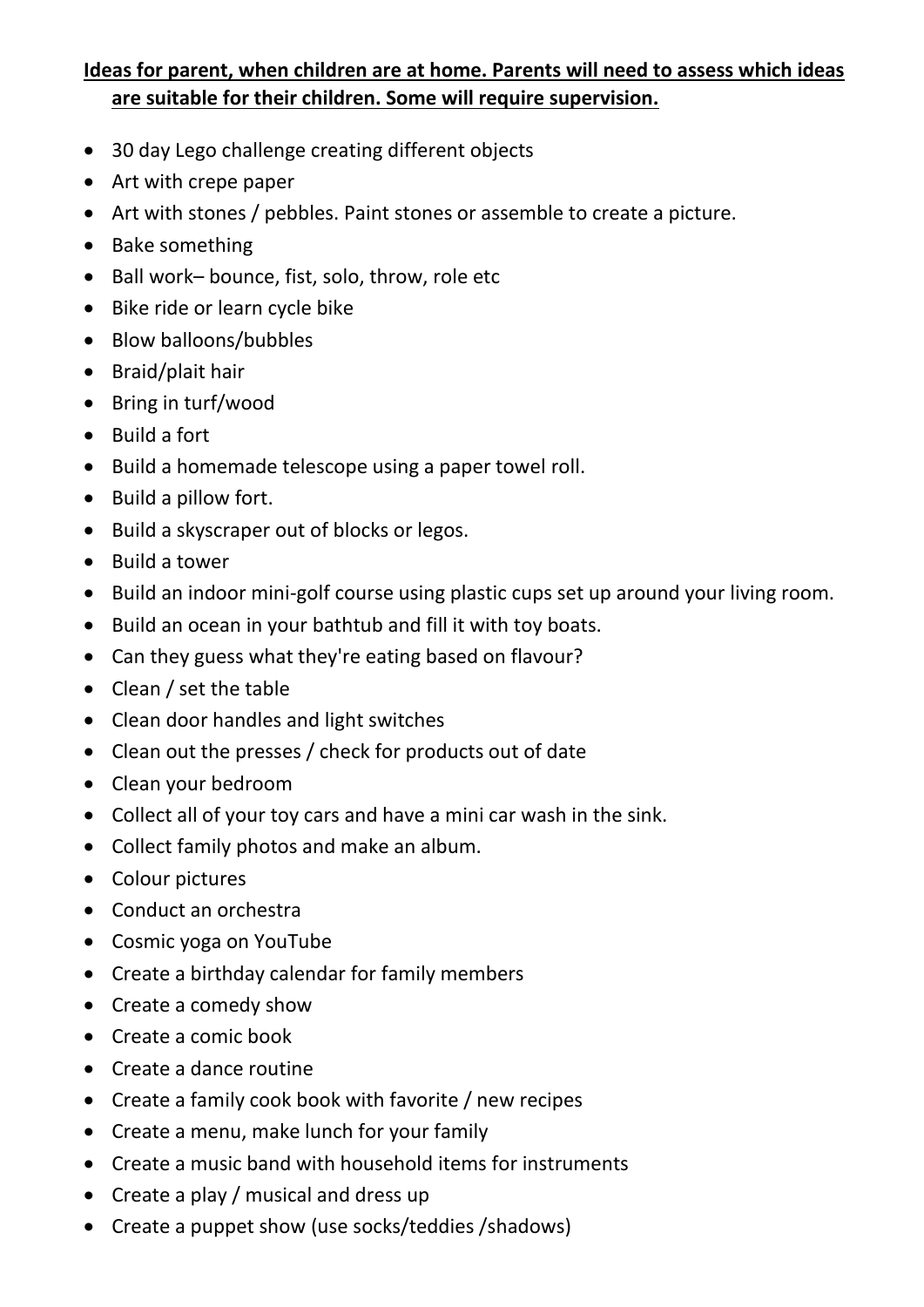- Create a sensory area / box / play time
- Create a touch-and-feel box by cutting a hole out of an old shoebox and filling it with different items that your child will be able to identify by feel.
- Create a treasure hunt
- Create colourful bracelets and necklaces for friends and family out of coloured thread.
- Create your own home Twister game using masking tape and coloured paper.
- Create your own paper beads out of magazines for a necklace or bracelet.
- Cut up magazines and newspapers and create a collage.
- Design covers for books / make a bookmark
- Do / make a word search
- Do a jigsaw
- Do a magic show / learn a magic trick
- Do dusting / polishing
- Do exercise
- Do impressions of animals
- Do some chores outside for a neighbour / family member if they cannot.
- Do some Colouring
- Do some exercise
- Do the hokey cokey
- Drag out the costume box and have a fashion photo shoot must-haves include feather boas and necklaces.
- Draw / paint a picture once a day / week
- Draw your favourite things / fruit / nature / people
- Dress up in old costumes or create new ones.
- Empty bins
- Feed pet everyday / wash / care for pet
- Fill a balloon with a little sand using a funnel and blow it up halfway to make a fun ball to play with.
- Fill/empty dishwasher
- Find a hula hoop and see how long you can keep it going.
- Fold clothes
- Fold sheets
- For parties, create noise makers out of empty bottles and beans or rice.
- For sports fans, make your own sports triangles using paper and markers, use for throwing to, kicking into.
- Gather twigs / stick, paint and create art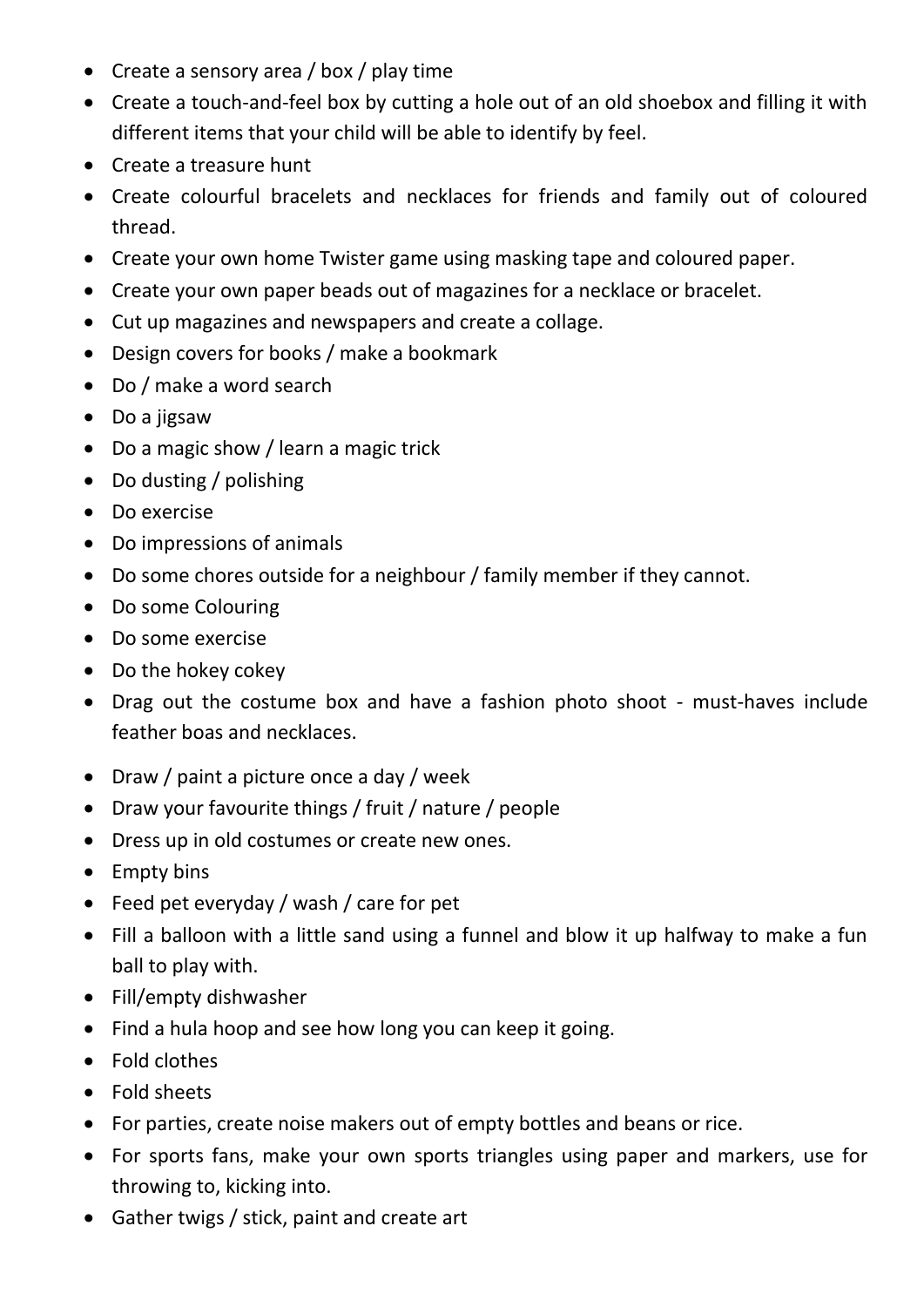- Get cozy with pillows and blankets and have a story time.
- Get large pieces of paper and trace one another's bodies on the floor.
- Get out the face painting kit and make crazy faces on each other.
- Go for a hike
- Go for a nature walk
- Go noodle has lots of resources online
- Grab a potato from the fridge and play hot potato.
- Hang clothes on the line
- Have a dance party / learn a dance routine
- Have a dance-off, dance every hour, schedule music / dance alarm
- Have a movie day / night
- Have a picnic indoor / outdoor (teddy bear picnic)
- Have a sports day egg & spoon race, jumping jacks,etc
- Help wash car
- Homemade bingo
- Hoover/sweep the floor
- Host your own matinee movie.
- How well do kids know their favourite foods? Play a game where kids shut their eyes and you feed them mystery foods, they may be able to feel it for shape / size/ texture/smell.
- Inspire a future decorator or architect and design a dream house out of clay.
- Karaoke / singing competition / band / duet
- Learn a new language / some words / phrases with Duolingo app
- learn a new skill (skill per week / day / month)
- Learn a new song / tune on an instrument (tin whistle).
- learn about gardening
- learn about your family tree
- Learn age appropriate chores (lists available online)
- learn how to colour code the clothes for washing
- learn how to hang clothes on the line
- learn how to hoover
- Learn how to make up homemade body lotion and lip balm.
- Learn how to use an iron
- Learn magic / a card game / trick
- Learn road signs / driver theory book
- Learn some sign language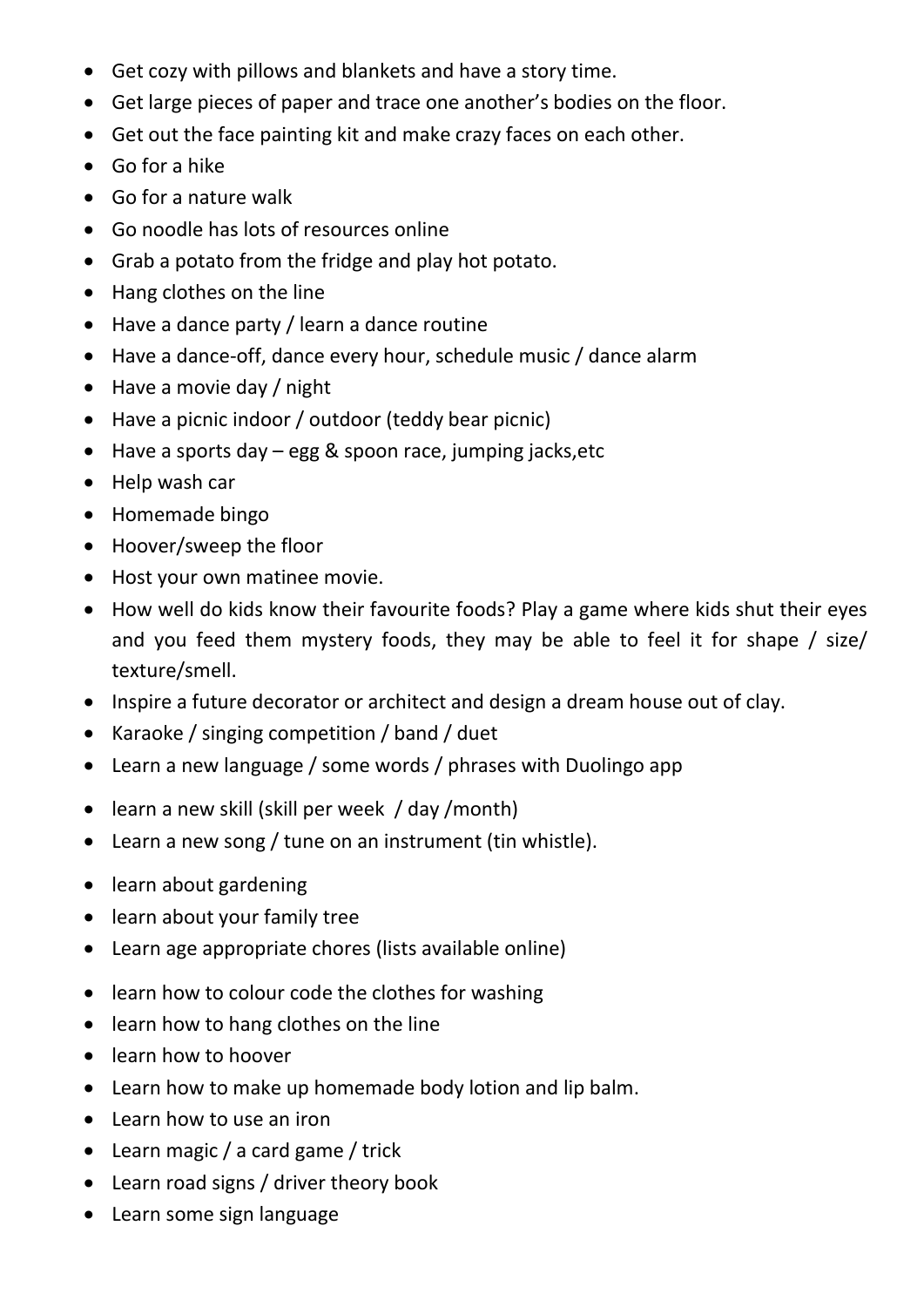- Learn songs for counties in Ireland / Connaught
- learn to bake / cook something
- Learn to fold bed sheets
- learn to knit
- Learn to make your bed, change a pillowcase / fitted sheet / duvet cover.
- learn to screw a screw
- learn to sew
- learn to thread a needle
- learn to tie your shoes / a tie / Dicky bow / put on curling's
- Learn to tie your shoes / close a zip /button
- learn to type
- learn to wash to dishes / load / unload dishwasher / dry up
- Look at old photos
- Look up popular YouTube dance videos for kids and follow along with the choreography.
- Make a bird feeder
- Make a birthday/Easter card for someone
- Make a bug hotel outside
- Make a dark den / tent
- Make a magic potion
- Make a mask
- Make a phone call to some one
- Make a quiz
- Make a scrap book
- Make a sign for your door
- Make an obstacle course with pillows/tents/gym ball
- Make bed everyday
- Make cars / boats / bus out of cardboard and have a pretend adventure
- Make chocolate rice krispies buns
- Make coloured rice
- Make dream catchers out of paper plates and string.
- Make giant new crayons out of broken old crayons.
- Make greeting cards
- Make ice lollies
- Make marshmallow toys using mini-marshmallows and pretzel sticks.
- Make paper aeroplanes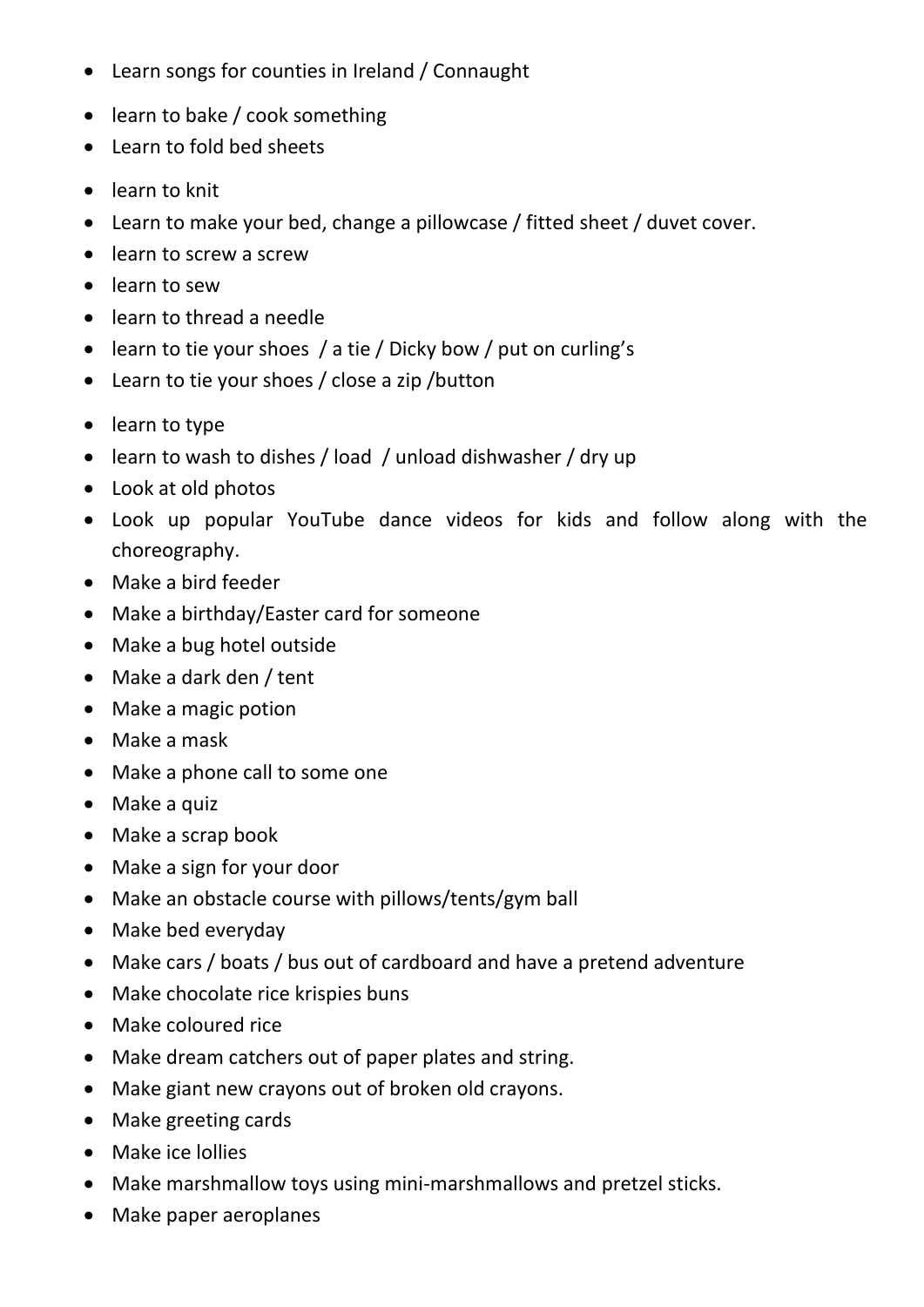- Make paper planes
- Make pizza
- Make puppets and put on a show
- Make smoothies / soup
- Make some food for birds
- Make some jewelry
- Make something from papier mache
- Make something with a cardboard box
- Make something with empty toilet roll / kitchen roll
- Make up / eye shadow tutorials
- Make up a new game
- Make up a rap / poem / song
- Make your own bingo cards and play Bingo!
- Make your own lava lamp and make science fun for kids.
- Make your own tic-tac-toe or hangman games.
- Make 10 tokens and hide the tokens (1/2 per hours) around the house, when children need a movement break they have 2-3 minutes to work as a team to find token no.1 /2. if they collect 6 /7/8 tokens they have a reward at 3pm.
- Manage your money, create a shop at home for treats / snacks.
- Match socks
- Messy play with shaving foam, jelly, water etc
- Nail art / polish /paint on someone or on paper hands
- Obstacle course
- Open curtains everyday
- Organise books
- Organise CD's / DVD's
- Organise clothes
- Paint a family portrait
- Paint or draw a picture on cardboard, cut it in shapes and create your own puzzle.
- Paint using brushes/fingers /cotton buds
- Paint with your feet
- Peel vegetables for dinner
- Photography, try to take creative picture using household items
- Pick favorite animals or people and play the "who am I" or "what is it" guessing game.
- Pick flowers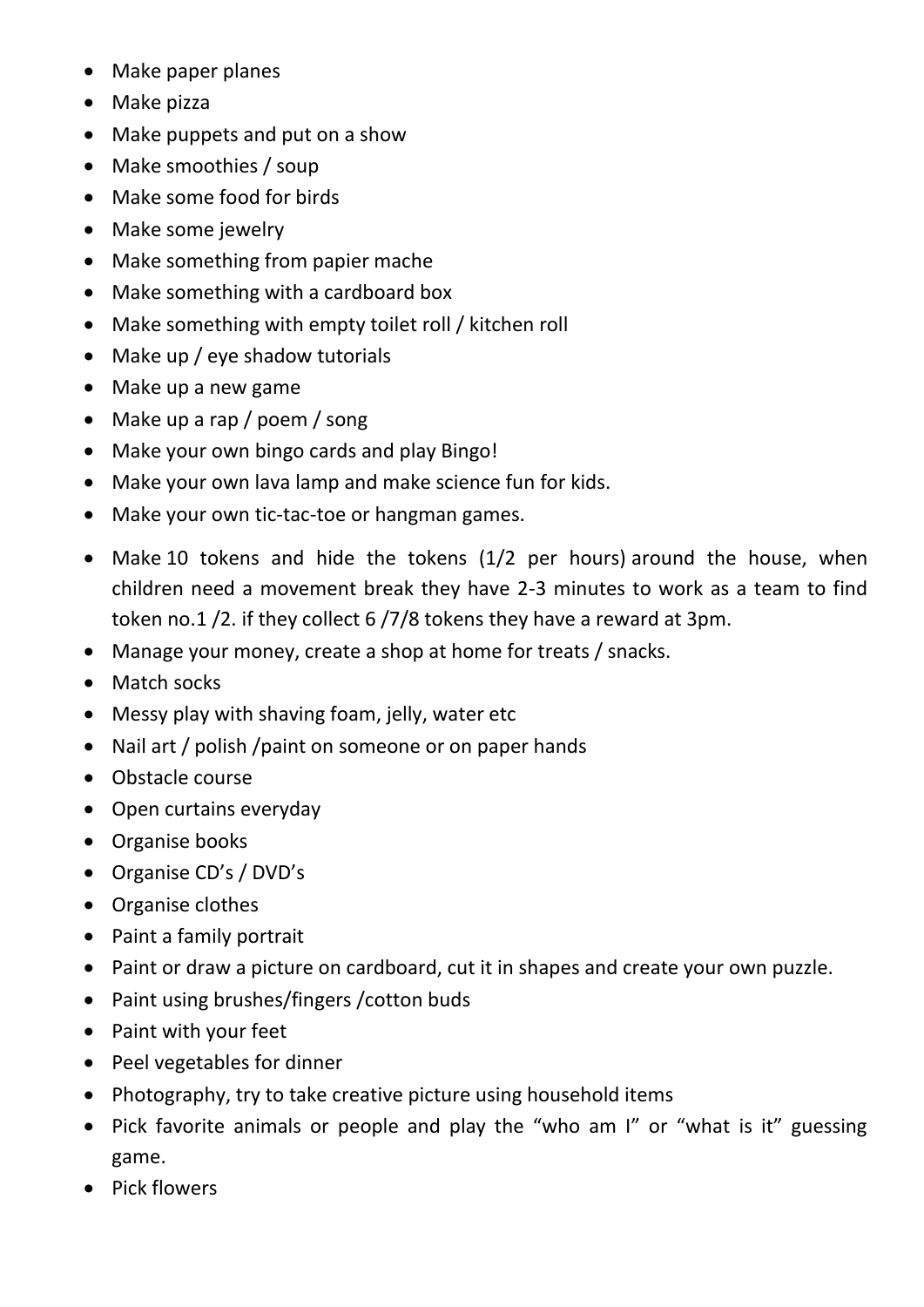- Place a balloon between one another's torsos and see how far you can walk without dropping it.
- Plant flowers/seeds
- Plant indoor flower pots or herbs.
- Play a classic game like Old Maid.
- Play board games
- Play dress up
- Play Follow the Leader /Simon Says /Musical statues
- Play Guess Who.
- Play Halloween game apple bobbing/ apple on a string etc
- Play hangman (word game)
- Play hide & seek
- Play hide & seek
- Play hide and seek
- Play hide-and-seek.
- Play hopscotch
- Play I spy
- Play I Spy
- Play musical cushions like musical chairs, but using cushions spread out on your living room floor.
- Play musical statues
- Play on scooter
- Play pick up sticks.
- Play Pin the Tail on the Donkey.
- Play scrabble or boggle.
- Play Simon says
- Play stop the bus (name things starting with the same letter; girl /boy/ food/dink/animal/place/job/ household item /body part)
- Play the clapping game.
- Play the Yes No game show (can't say yes or no when asked questions)
- Play with bubbles / balloons, keep blowing up
- Play with cards snap, go fish, old maid
- Play with Lego
- Play with water see what floats/sinks
- Play your favourite rhyming game.
- Play/make with playdough
- Play-Doh (give child theme to make something from it)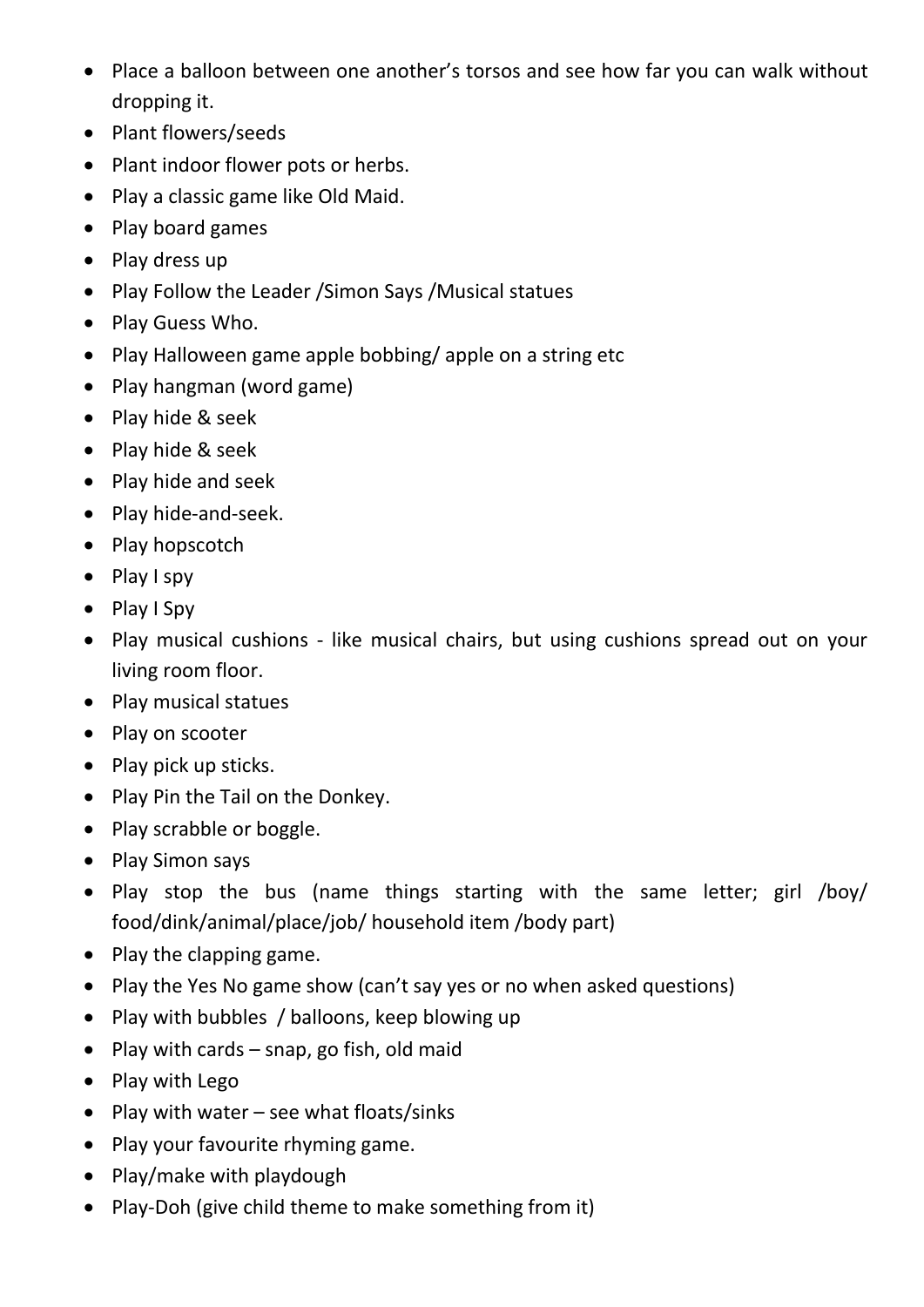- Playdough / make playdough from flour (recipes online)
- Practice chemistry that smells nice by making your own perfume you only need three things.
- Practise handwriting
- Put away groceries / write the grocery list
- Put items on a tray show for 1 minute / 30 seconds. Try away take away an item and children have to try to remember what is missing
- Puzzles/ jigsaws
- Read a story
- Read a story
- Record and research what bird you can see in your garden
- Recreate TV games like the cube
- ring / write / email a relatives / neighbour / friend
- RTÉjr has entertainment games activities etc
- say a nice thing to the people you live with every day
- Search for shapes in your house / cut shapes out.
- Send a video message to family / friends
- Set the table everyday
- Set up a balance beam using masking tape on the floor.
- Set up a miniature train and village.
- Set up an indoor basketball game using a bucket and a rolled up sock.
- Set up an indoor hopscotch grid using masking tape.
- Set up an indoor obstacle course.
- Set up indoor bowling using empty water bottles and a tennis ball.
- Sing nursery rhymes
- Sit in a circle or around a fire and tell each other ghost stories.
- Skipping
- Sort toys by size/colour/ weight/
- Spend time outside
- Start a piggy bank or coin collection.
- Start a sing-a-long.
- Start to make your Halloween costume
- Take the items you found on your last nature walk and use them to create multitextured art - glue flowers, sticks and sand to a piece of construction paper.
- Take turns reading to each other everyone reads a sentence or a page.
- The body coach, FREE LIVE PE on YouTube at 9am Monday Friday
- Tidy up outside / inside / your room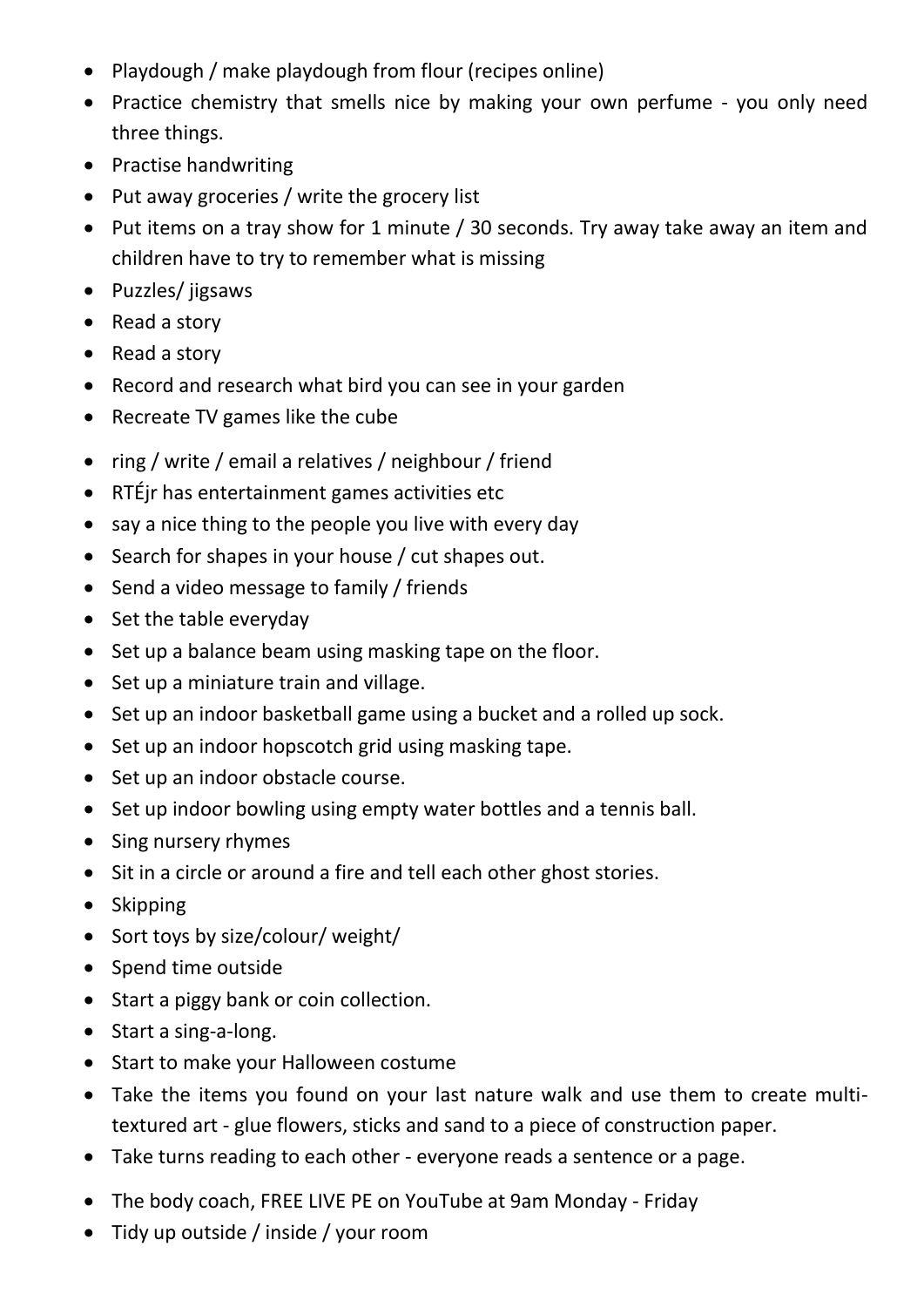- Tie shoe laces
- Treasure hunt
- Treasure hunt indoor / outdoor
- Try a concentration game by setting up a group of stuffed animals and then taking one away. Then ask your child to guess what's missing.
- Try a memory game for your picnic like, "in my basket for our picnic I packed …" and then recite the first person's item and add new ones as you go.
- Try a pamper / indoor spa day / hand massage / honey facial / nails
- Try different hair styles on each other.
- Try junk art / recyclable art
- Try laughter yoga [\(https://www.robertrivest.com/video/laughteryoga/](https://www.robertrivest.com/video/laughteryoga/) )
- Try mindfulness
- Try playing the spoons
- Try shadow puppets
- Try some easy kid-friendly yoga stretches.
- Try Sudoku
- Try the crab walk or wheelbarrow.
- try to write a poem
- Try tying your laces
- try yoga
- Use trampoline
- Using a brush, try out some limbo.
- Walk a neighbours / family members dog if they can't get out.
- Walk on the beach
- Wash the car
- Wash windows
- watch a movie on mute with subtitles
- Watch animals in a LIVE ZOO (google Edinburgh live zoo)
- Watch something on Cúlo4 / TG4
- Watch something on Netflix / YouTube / TV
- Water flowers
- Water play
- Weed the garden
- Write / draw the shopping list. Research online food prices
- Write a book / short story
- Write a poem/song